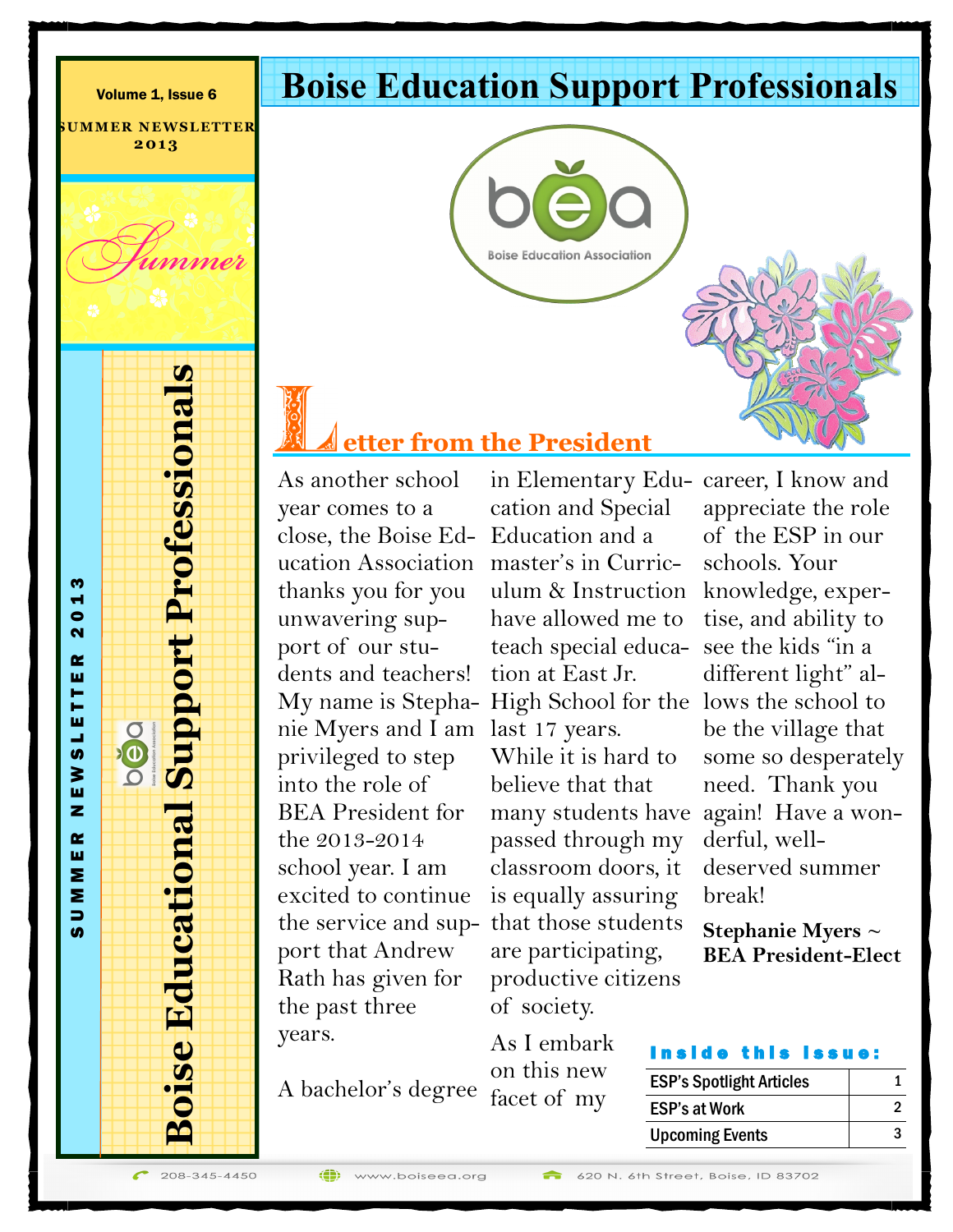





**ake the Change to eDues!**

eDues is a new method of paying your association membership dues through automatic deductions from a checking or savings account or by a onetime credit card payment beginning with the  $2013 - 2014$  school year. It is an easy and secure way to avoid interruptions in your liability insurance, legal representation, and member benefits.

Beginning in September 2013,



## **SP Conference**

The National ESP Conference was held in Louisville, Kentucky March 7-10. I was lucky enough to attend along with Nick Steinmetz, also from Boise, and five others from Idaho. Nick was selected to attend the Emerging Leaders conference and I was part of the Leaders For Tomorrow group that met for 3 days before the weekend conference. Spending

## **daho Delegate Assembly**

To say I was nervous about attending the IEA Delegate Assembly is an understatement. I had an overwhelming feeling of responsibility; the need to understand the different problems facing our association and than making the correct decisions. To show up that Friday and see how many hundreds of educators had arrived from all over the state is an amazing thing.

So many important topics were

your association membership dues will deducted from your checking or savings account on the 28th day of each month in equal payments through August of 2014.

Making the change to eDues is simple. Either:

Complete an eDues Enrollment Form (see your Building Rep) or

time and sharing ideas with other classified employees from around the country was a great learning experi-

The conference was packed with workshops and forums on topics that affect all of us in our workplaces. Dealing with stress, being more assertive, and learning about our association and how to make it better were all

ence.

Sign up online. Visit *idahoea.org/* edues for step-by-step instructions to sign up for eDues.

#### **Remember, DO NOT sign up for eDues by using a school district computer!**

For more information speak with your BEA Building Rep or contact the BEA office.

topics of discussion. A highlight of the conference was meeting people like us who want to feel valued and appreciated working at a career, not just a job.

For more information about the conference and other opportunities for ESP, go to nea.org/esp.

brought up over those two days, but nothing captured everyone's attention as much as the first ever deficit in our IEA budget. Many delegates questioned, argued and advised on our current budget, but at the core of our crisis is a hard drop in membership. Just from the 2011-2012 to 2012-2013 terms, nearly 1,000 certified and 100 ESP members dropped their BEA/ IEA memberships. I left the DA with a call to arms. To help the IEA/BEA

continue their fantastic job in fighting for our rights as educators, we need to help them. Many classified employees are not even aware that they can join! Please be vocal about the BEA.

If you have questions about the DA or are interested in joining, please feel free to contact me.

~Allison Gordon



# **ppertunities for Wellness**

**Live Well** is a nutrition, counseling program which helps focus on making better food choices offered through St. Alphonsus. As part of your Wellness Program, you and your dependents are eligible for six nutrition counseling session at no cost to you. Call 376-DOCS (3627) to schedule an appointment.

**WellSteps** is a comprehensive health and wellness program designed to help us learn how to live a healthier lifestyle.For more information go to **[www.wellsteps.com.](https://www.wellsteps.com./)**

**St. Alphonsus Employee Assistance Program (EAP)**is a voluntary,

(iii) www.boiseea.org

confidential counseling service that assists employees and their families with issues that affect their quality of life at home and work. Contact St. Alphonsus EAP at (208) 367 -3300 for more information.

BOISE EDUCATIONAL SUPPORT PROFESSIONALS VOLUME 1, ISSUE 3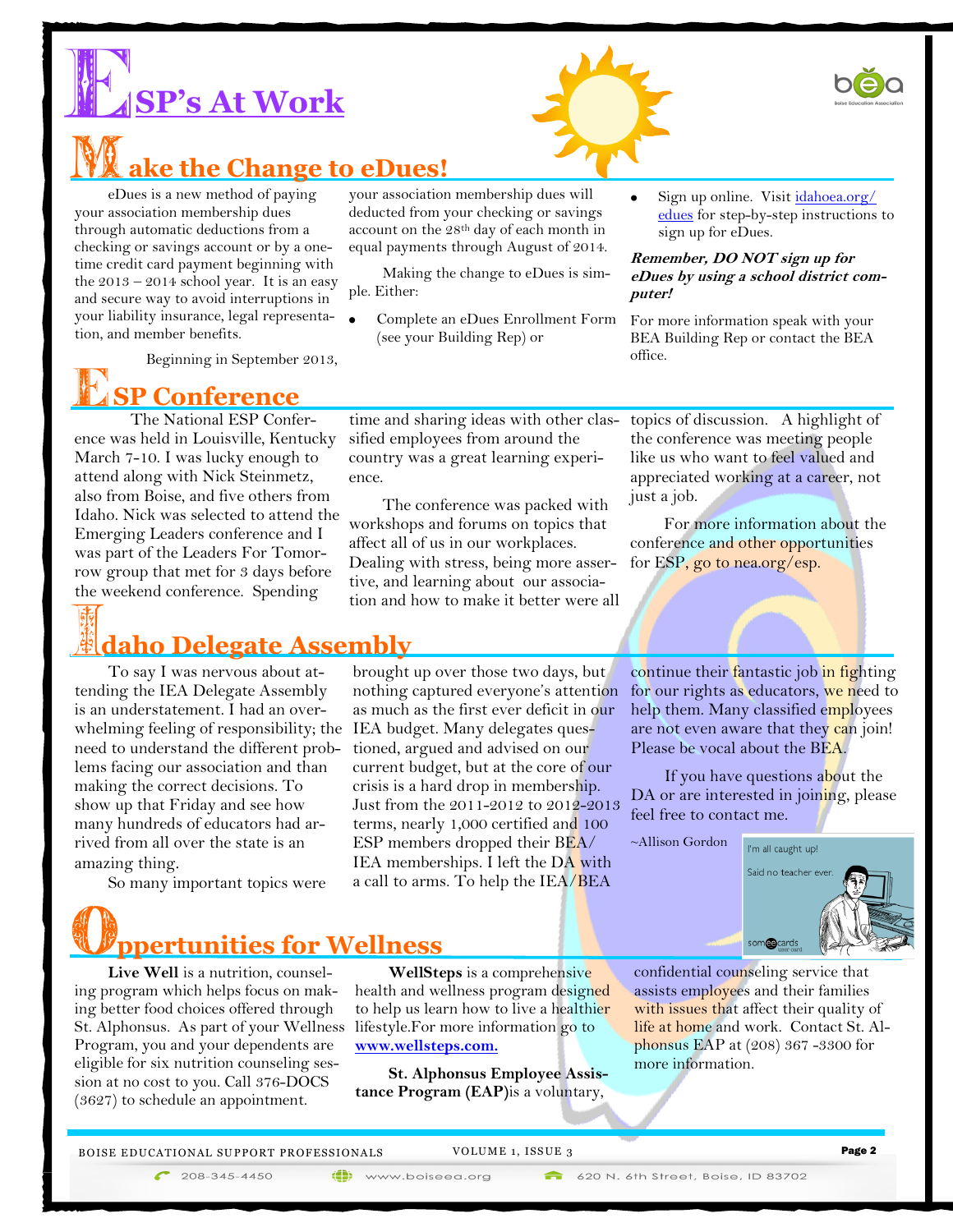

## **ollow the IEA on Facebook Today!**

For important and inspiring Association today, follow updates on what's happen-

ing in the Idaho Education for the IEA or go their Fathem on Facebook! Search

cebook page at www.facebook.com/ idahoea.

# **onations for Marian Pritchett A Success**

by shower for the students at the Marian Pritchett School. the schools throughout the district and items were collected from March to April.

The employees of the district donated 27 packages/ boxes of diapers, 25 packs/ boxes of baby wipes, 22 blan-



 $\sim$  Rachelle Bernard



Anyone is welcome to join us at our BEA ESP Steering Committee Meetings.

May 27 - Memorial Day

**pcoming Events**



**May**

**2013**

June 14 - Flag Day June 20 - ESP Steering Committee Meeting (5:00 p.m.)



July 4—Independence Day July 20 - ESP Steering Committee Retreat

## **BEA Education Support Professionals Steering Committee**

-BEA President, Andrew Rath -BEA Executive Director, Kathy Yamamoto

-Rachelle Bernard, DSC -Debra Brown, Horizon -Mary Gordon, Whitney -Gena Harris, Hawthorne -Bev Harrigfeld, Horizon -Jeanine Rishel, South -Allison Gordon, Lowell -Nick Stienmetz, F & O

| <b>BOISE EDUCATIONAL SUPPORT PROFESSIONALS</b> | VOLUME 1, ISSUE 3 | Page 3 |
|------------------------------------------------|-------------------|--------|
|                                                |                   |        |

(iii) www.boiseea.org